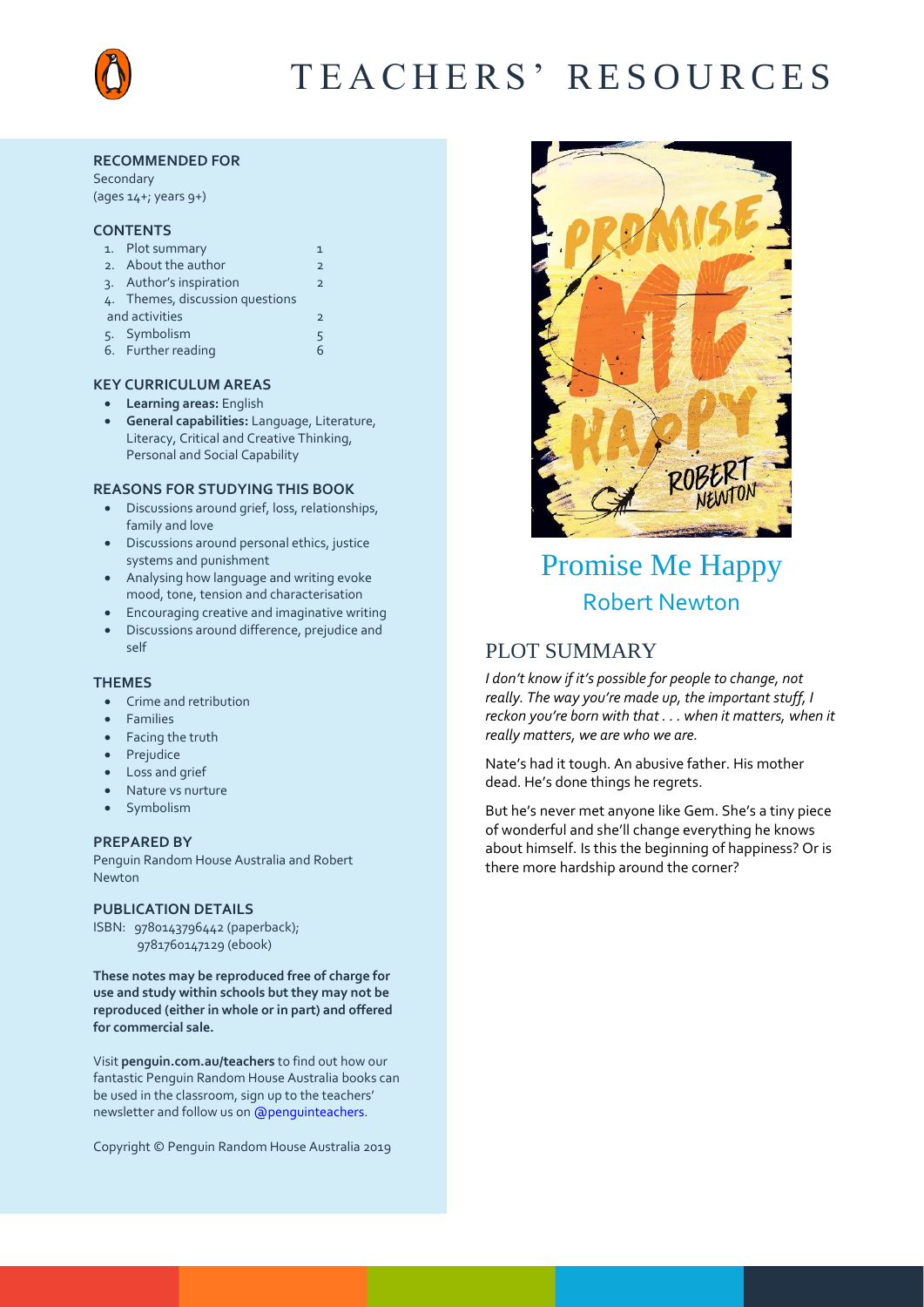# ABOUT THE AUTHOR

Robert Newton works as a firefighter with the Metropolitan Fire Brigade. His first novel, *My Name is Will Thompson*, was published in 2001. Since then he has written seven other novels for young people, including *Runner*, *The Black Dog Gang* (shortlisted for the NSW Premier's Literary Awards) and *When We Were Two* (winner of a Prime Minister's Literary Award for Young Adult Fiction). He lives on the Mornington Peninsula with his wife and three daughters.

# AUTHOR'S INSPIRATION

### Robert says:

During my brief stint at uni, I worked part time as an orderly in a palliative care hospital. The hospital was divided into two sections and cared for patients with multiple sclerosis and patients with cancer.

I'll never forget my time there and the things I experienced. Amongst all the sadness and pain, in the middle of all the uncertainty and fear, there was also a lot of joy. There was hope and laughter too. It made me examine how I thought about life.

I've always been interested in people who are thought of as 'fringe dwellers' or 'outsiders'. I've always found them the most interesting people to write about. Perhaps that's got something to do with my own childhood. Growing up, my father was an army officer so every year we had to move to different postings interstate or overseas. As you can imagine, it was a very restless sort of life, an unsettled and uncertain way to live, and by the time I was twelve I'd been to eight different schools. During that time I never really felt as if I was a part of anything. I never felt as if I belonged.

So *Promise Me Happy* became a combination of those two things – that sense of being different, and my memories of joy in the face of sadness.

I'm not really sure, when we're talking about people, if 'different' is a word that has a place anymore. But if it means were not all the same, then I reckon that's a good thing. Being different is something to be celebrated, and despite what some people might think, it's everything that's right with the world.

The fractured characters in *Promise Me Happy* – off the rails Nate and lonely Mick, stubborn Gem and wideeyed Henry – are people you might meet every day without knowing the challenges they're facing. They live in a small country town, a place that harbours small ideas and intolerance, a place where masculinity is on the nose, where most of the young men don't know any better because they haven't been shown.

Initially the characters I threw together grated against each other and butted heads. They were wary and guarded and unsure. But then something quite unexpected happened and the story found its heart. *Promise Me Happy* is a love story, and a story about family and what can happen when you find your people. It's a story about knowing and not knowing. It's about beginnings and ends, and about the little things in life we take for granted.

One of the things I love about writing is being surprised. And *Promise Me Happy* was certainly full of surprises, full of right turns and left hooks. It ended up being a totally different story to what I had in mind when I started.

I hope you love these characters as much as I do.

# THEMES, DISCUSSION QUESTIONS AND ACTIVITIES

# Crime and retribution

When we first meet Nate, he is in a juvenile detention centre. There is constant social debate about whether prisons should be designed for punishment or rehabilitation. Do prisons help to correct behaviours or do they in fact place people in an environment that makes them worse?

- 1. What are juvenile detention centres designed to do?
- 2. Consider Nate's attitude towards Marcus, the counsellor. Why is he so hostile towards him? Is it possible for someone like Marcus to really understand Nate?
- 3. Marcus tells Nate, *'You're seventeen. You're well known to police and you've got an eighteen-month term already under your belt'* (p3). Nate is being released on parole, but will he ever really be free of his crime?
- 4. *'When the screws lock the cell doors, when they shut down the lights and they trip off down the corridor, a ghostly black creeps into the cells and swallows everything up. You get to thinking then, about all sorts of stuff. There's nothing else to do.'* (p5). How might this thinking time be a negative?
- 5. What does life in Croxley appear to be like?
- 6. Why do the inmates give the guards and each other nicknames?
- 7. Make a list of the prison language that wouldn't be used outside (eg 'screws'). What does this suggest about life in prison vs life in the real world?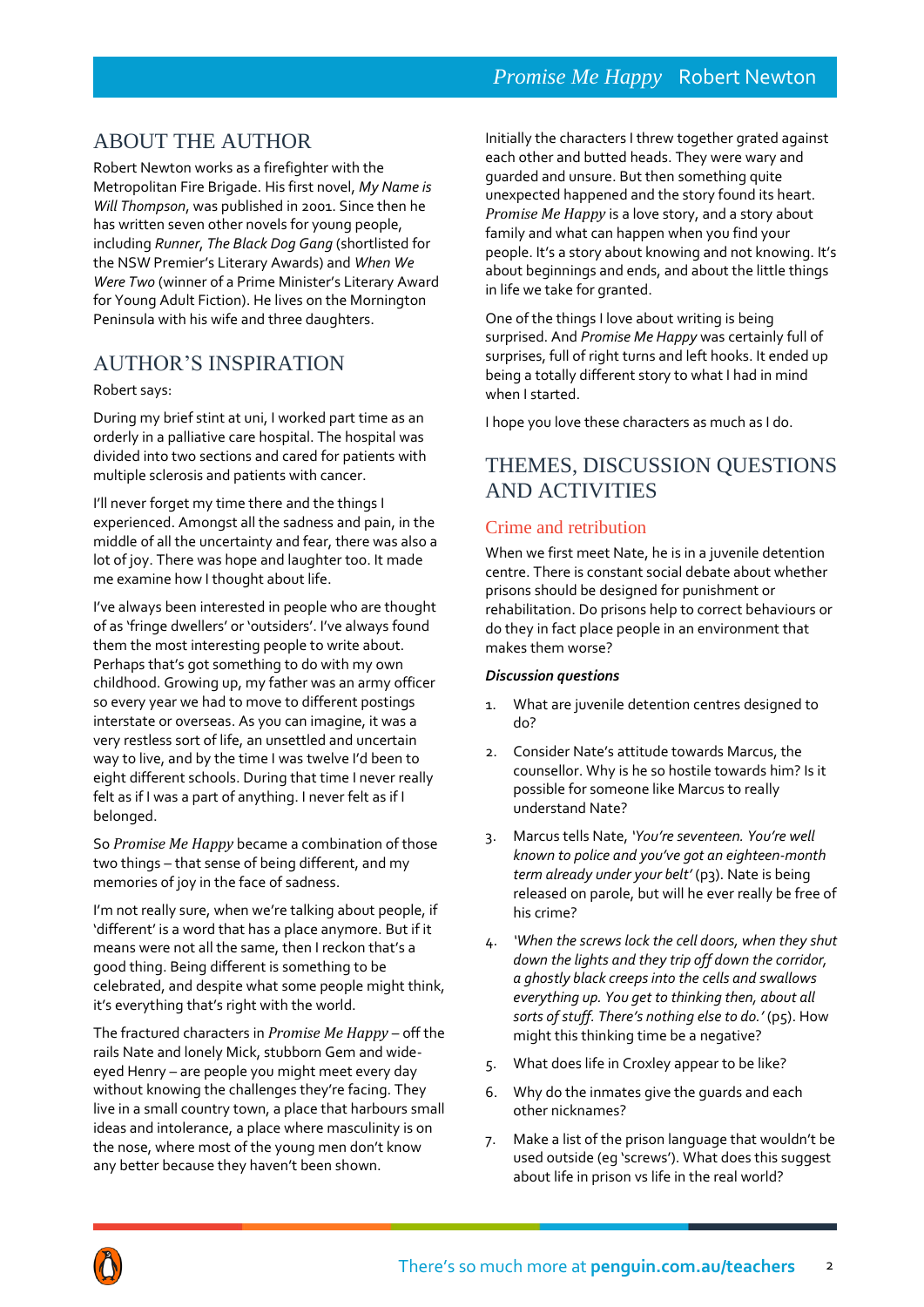# *Promise Me Happy* Robert Newton

- 8. What evidence is there in his conversation with Marcus that Nate isn't a bad person?
- 9. How does he show himself to be very intelligent?
- 10. What relationship does Nate have with his father?
- 11. When Nate is released he says '*It was easy, being green*.' (p10). What does he mean by that? In what way would detention be easy?
- 12. How does Nate feel when he is released from Croxley (p12)? What might this imply about the reasons people reoffend? What challenges would Nate have in fitting back into society after eighteen months?
- 13. Is juvenile detention the answer to crimes such as the one Nate committed? What might be some alternatives?

### *Activity:*

 Write a letter to the editor arguing for or against juvenile detention centres.

### Families

Our families are arguably the greatest influence on our character and experiences, yet they can be an unusual relationship in that we can't choose our family in the way we can choose our friends.

### *Discussion questions*

- 1. What relationship did Nate have with his mother? Find evidence in the novel to determine what sort of person she is.
- 2. What relationship did he have with his father? Find evidence in the novel to determine what sort of person he is.
- 3. Uncle Mick and Nate's mother were obviously close. What created the distance between them?
- 4. Why might Katie (Nate's Mum) not have talked much about her life in Oyster Bay (p22–23)?
- 5. How did Uncle Mick feel about Nate's father?
- 6. Why might his criticism have pushed her away from Mick rather than from Nate's father?
- 7. If families don't approve of someone's chosen partner, do you think they should say something or not?
- 8. Why does Nate's mum never leave his dad?
- 9. Why does she name Uncle Mick as Nate's guardian?
- 10. How do Mick and Nate initially feel about being thrown together (p15)?
- 11. Why does Nate challenge Mick about how well he knows Katie (pp38–39)? Why is it important to Nate that he knows her best?
- 12. Nate questions why Mick never came to rescue him and Katie. Read Mick's explanation (p150-151). Do you think he could have done more?
- 13. Gem tells Nate that her family is messy, to which he replies 'whose isn't?' (p91). Do you agree with this statement? In what ways are families different from any other relationships we have?
- 14. What are the benefits of having family around us?
- 15. What are the disadvantages of being part of a family?
- 16. How might the actions and behaviours of other family members affect us?
- 17. Nate goes to stay with Mick because he is family, even though they barely know each other. Was this the right decision?
- 18. Mick tells Nate, *'It might not have been my idea, Nate. But I'm starting to think that getting custody of you might just be the best thing I've ever done'* (p121). In what ways do Nate and Mick come to help and change each other?

### Facing the truth

In life it can be very difficult to face facts and acknowledge the truth about people or situations. Many of us have secrets in our families, or issues that are never discussed. While this may be designed to protect us, in some ways it can be very harmful.

- 1. Why does Mick want Nate to know specific details about the man Nate bashed?
- 2. Given this straightforward approach, why is it surprising that he still sets the table for Malaya?
- 3. Why does Mick not tell Nate about Gem, even when they start to become close?
- 4. How does this secrecy lead Nate to the wrong conclusion about Mick?
- 5. What is surprising about Henry's blunt honesty? How does Nate react to it? In what way does it make him different from most people (p46-47)?
- 6. How do other teens treat Henry and Gem? Why do they treat them like this?
- 7. Why did Nate's mum lie to people about how she got her bruises (p91–92)? Why do people struggle to talk about domestic violence? How might her life have been different if she had told someone the truth?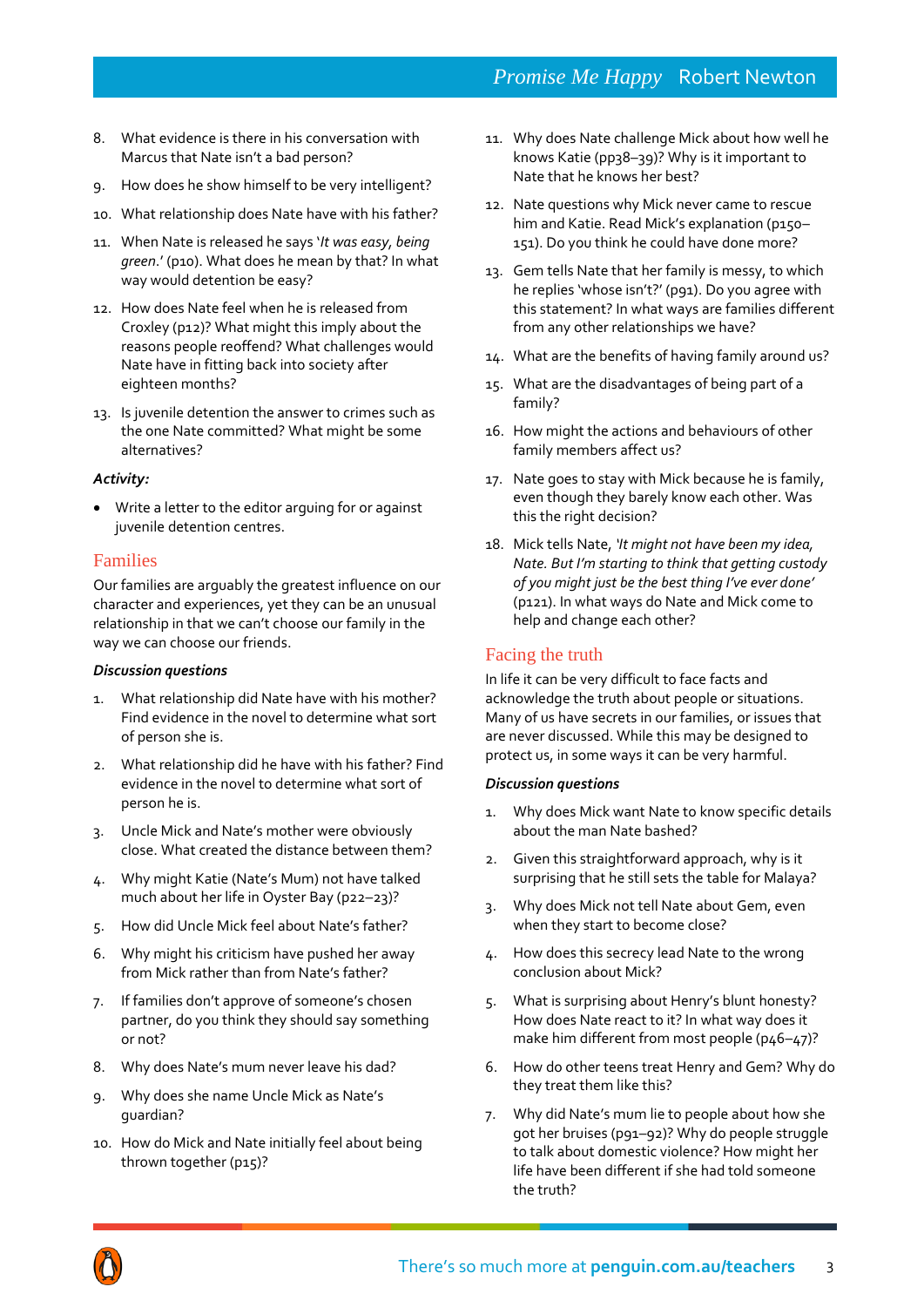- 8. Why does Gem like to sit in other peoples' houses when she delivers their groceries (p93-94)? What other ways do we like to imagine our lives differently? How has social media increased this behaviour?
- 9. Gem says, *'Things aren't always fair, Nate . . . It's*  called life. It doesn't always make sense' (p96). Why do we expect life to be more ordered and straightforward than it is? Do you think people should be made more aware of how messy life can be?
- 10. Read the poem 'Telling Lies To the Young is Wrong' by Yevgeny Yevtushenko. Do you agree or disagree with the sentiments expressed?
	- Telling Lies to the young is wrong. Proving to them that lies are true is wrong. Telling them that God's in his heaven And all's well with the world is wrong.
	- The young know what you mean. The young are people.
	- Tell them the difficulties can't be counted and let them see not only what will be
	- but see with clarity these present times.
	- Say obstacles exist they must encounter,
	- Sorrow happens, hardship happens.
	- The hell with it. Who never knew
	- the price of happiness will not be happy.
	- Forgive no error you recognise,
	- it will repeat itself, increase,
	- and afterwards our pupils
	- will not forgive in us what we forgave.
- 11. Why does Gem encourage Nate to confront his father? How does this action help him to put his past behind him?
- 12. Nate is furious when he realises people have kept Gem's illness a secret from him (p163). He says, '*If I'd known Gem was sick I would have heard her words differently. I would have listened to them differently and they would have meant different things'* (p164). What does he mean by this? In what ways can this same argument be used by Gem as a reason for keeping her secret?
- 13. How does knowing about Gem's illness change the way Nate treats her (p169)?

## Prejudice

We have a tendency to judge people and situations before finding out all of the facts. Some of these prejudices are based on our previous experiences,

others on rumours and assumptions. These prejudices can affect the way we view people or interpret their behaviours, making it difficult for us to get to know the real person.

### *Discussion questions*

- 1. In what way has Mick judged Nate before he even meets him?
- 2. How would his opinion affect the way Nate is accepted in Oyster Bay?
- 3. Why do the other teens bully Henry?
- 4. Why do they spread rumours about Gem? Why does she not tell them the truth about her illness?
- 5. Why is Gem surprised when Nate says he intends to get his boat license (p67).
- 6. What does Nate assume about the bruises on Gem's arms? How do his own experiences affect the way he interprets things?
- 7. How do other people's attitudes and gossip hurt us (p86-87)? In what ways are Gem and Nate's experiences similar?
- 8. Why might the other teens spread rumours that Gem is a 'slut'? Is there any evidence to support the rumours about her? Given her illness, how might it have affected Gem's behaviour?
- 9. What assumptions does Gem make about the people in the photographs in houses she delivers to? Is she right to assume that this girl has it 'easy' (p94)? What do displayed photographs (in houses, on social media etc) suggest about people's lives? Why do we only present our best selves to the world? Are we all the same person behind closed doors as we are when we're on display? What does this suggest about the way we should view other people's lives (especially those we envy)?

## Loss and grief

Death, loss and grief are inevitable in life, yet they continue to be 'taboo' subjects that are rarely talked about. As a result, when we experience them, we often have very little idea of how to react.

- 1. Many of the characters are dealing with some form of loss and grief, yet they all respond in different ways. Make a table that explains what loss/losses each character is grieving and how they react to that grief.
- 2. Is there a 'right' way to respond to grief?
- 3. Why does Gem want them all to be happy when they are around her (p173)?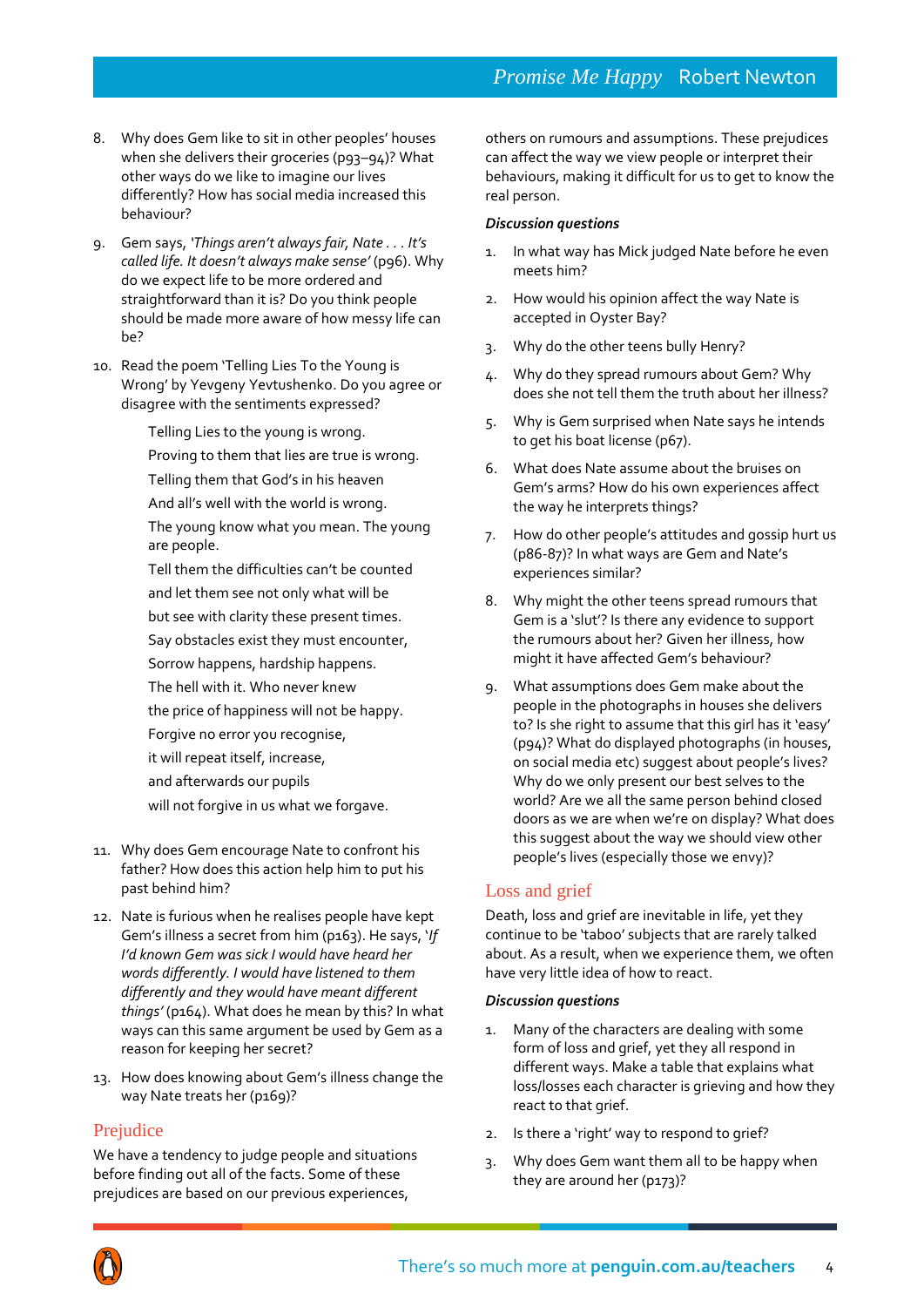- 4. How does her attitude help her? How does it help the others to cope with her death?
- 5. What is involved in a Viking funeral? Why would Gem like this sort of send off (p185)?
- 6. *'It took a dying girl in a tartan skirt to show me how to live'* (p201). What does Nate mean by this? How did Gem show him how to live?
- 7. Henry asks Nate what he would do if he could only live for a day (p255). What is interesting about his answer? What would you do?
- 8. How is Nate's reaction to Gem's death different from his reaction to his mother's (p266–267)? What caused this difference?

### Nature vs nurture

Scientists debate whether our personality and behaviour are genetically determined (nature), or caused by our environment and experiences.

### *Discussion questions*

- 1. What elements of his old, city life influenced Nate in a negative way?
- 2. Why does he initially struggle with the pace of life in Oyster Bay?
- 3. How does this environment help to change him?
- 4. How does Nate feel when he realises he doesn't '*feel like a stranger any more'* (p161)?
- 5. Nate worries that he is just like his father. How do the people and environment in Oyster Bay help to draw out the softer side of Nate?
- 6. What does this suggest about the influence our environment and experiences have in shaping our characters?
- 7. Nate gets involved in a fight with Marty and Stevie (p212). Does this prove that violence is innate to him? What pushes him to this point?
- 8. Despite seeming to have anger-management issues, and always dreaming of taking revenge on his father, when Nate finally confronts him he stays calm and just walks away (p252). What does this suggest about his true nature?

# SYMBOLISM

There are a number of symbols and motifs that run through the novel, connecting the key ideas.

- 1. The motif of water runs throughout the novel. What can water represent?
- 2. What is the boat that Mick and Henry are building? What does it represent for them?
- 3. Why does the author choose for Nate to read *The Old Man and the Sea*? What are the common links in the two stories?
- 4. Nate tells Gem that she is like a movie (p69). Make a list of the movie references throughout the novel. Why does Gem tell Nate that 'pause' is better than 'stop' (p70)?
- 5. What references to freedom are there throughout the novel?